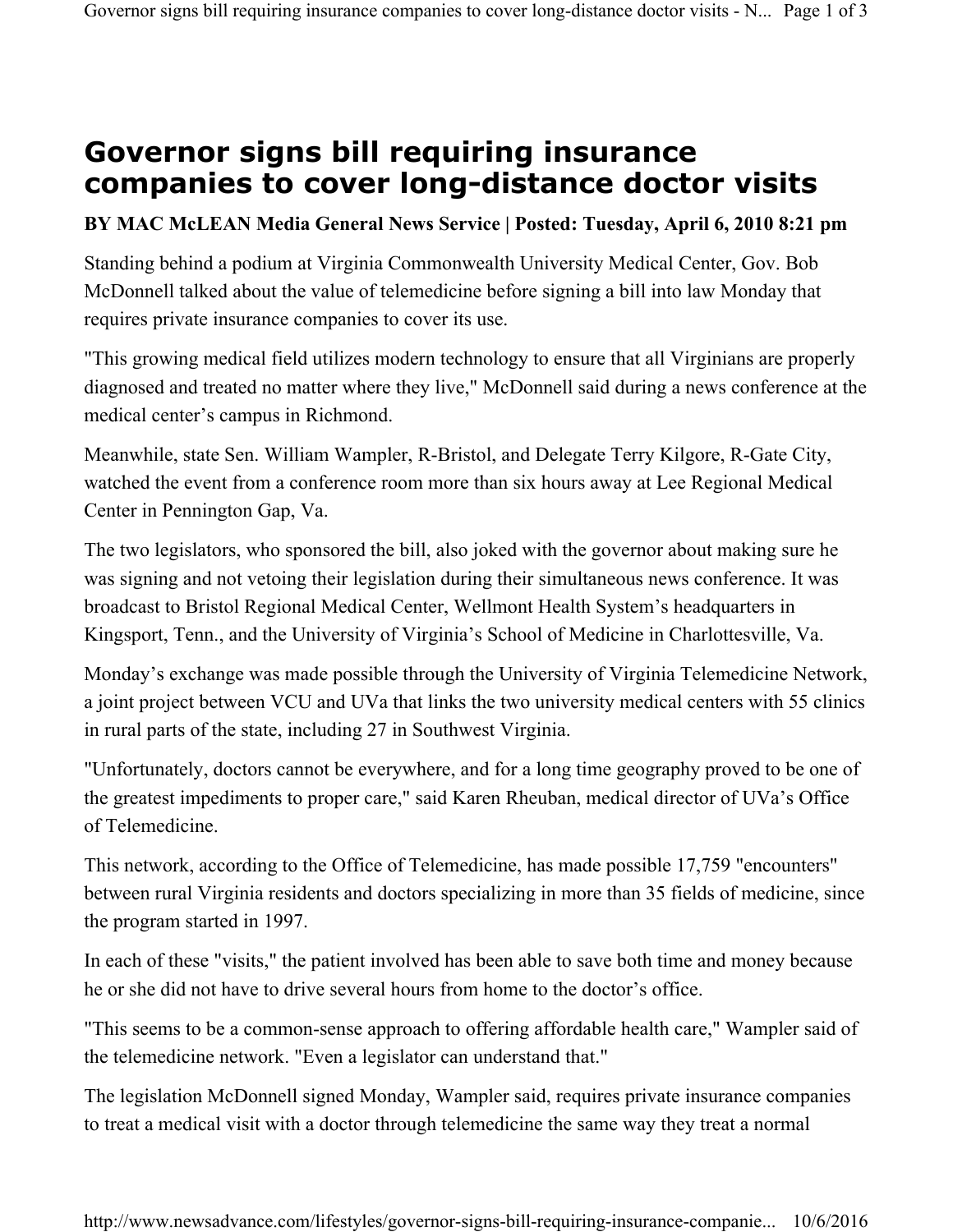medical visit in which the doctor and patient are in the same room. Virginia is now the 11th state in the country with such a law in place.

"Why shouldn't it be reimbursable through the use of telemedicine?" Kilgore said, adding that there is no difference between a normal doctor's visit and one facilitated through the technology other than it's carried over a video screen.

The main thrust of the legislation, Wampler said, is that it gives health care companies a "certainty of reimbursement," or a guarantee that private insurance companies will pay them for their use of telemedicine services.

This gives them an incentive to expand their use of the technology, which further benefits people living in rural areas like Southwest Virginia, where they may have good access to general practitioners but little, if any, access to specialty medical care.

Following the news conference, Wellmont's interim CEO Ron Prewitt said his company is working to expand its use of telemedicine. The non-profit health care network is in the process of connecting Lee Regional Medical Center to the state's telemedicine network along with BRMC's stroke center and Holston Valley Medical Center's cardiology program.

"It's in the very near future," Prewitt said of the expansion. "We have the equipment on order."

gmclean@bristolnews.com (276) 645-2518

The University of Virginia's telemedicine network reaches out to more than 50 hospitals and health clinics across rural parts of the state, including these Southwest Virginia locations:

- -- Appalachia College of Pharmacy in Oakwood;
- -- Buchanan General Hospital in Grundy;
- -- Clinch River Health Services in Dungannon;
- -- Dickenson Community Hospital, Clintwood;
- -- Haysi Clinic in Haysi;
- -- Hurley Family Health Center, Hurley;
- -- Johnston Memorial Hospital in Abingdon;
- -- Konnarock Family Health Center in Konnarock;
- -- Meadowview Health Clinic in Meadowview;
- -- Mountain Empire Older Citizens Inc. in Big Stone Gap;
- -- Norton Community Hospital in Norton;